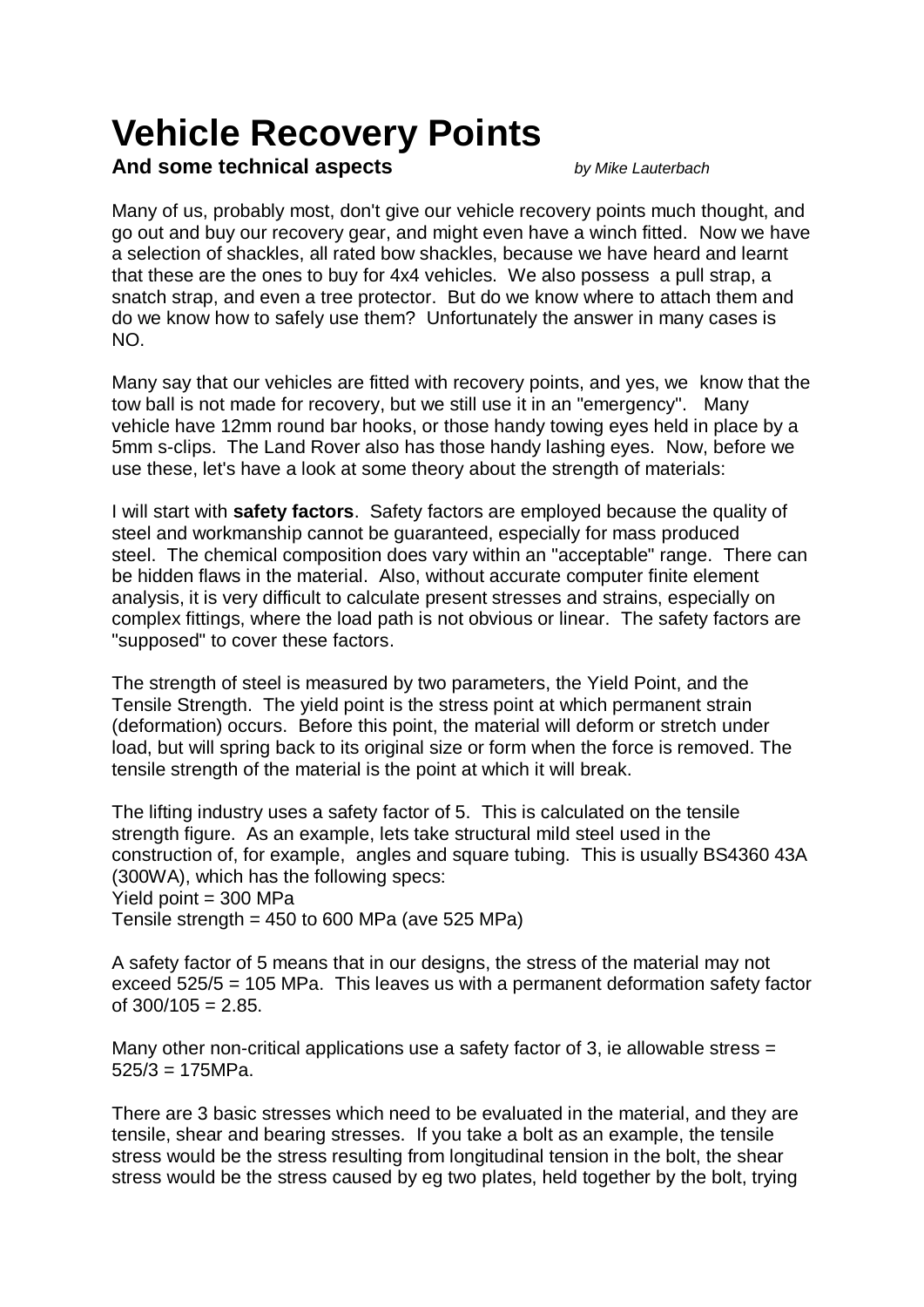to shear the bolt. Bearing stress is basically the contact force on the surface trying to deform the surface.

The table below gives the allowable bearing forces in tons of mild steel pins and holes for different hole/pin diameters and plate thicknesses. A safety factor of 3 is used, allowable stress =  $505$  MPa/3 =  $168$  MPa

| Allowable bearing force (tons) (Tensile breaking point) |                      |              |              |              |              |       |
|---------------------------------------------------------|----------------------|--------------|--------------|--------------|--------------|-------|
| <b>Plate</b>                                            | Shear pin diameter Ø |              |              |              |              |       |
| thickness                                               | 8 mm                 | <b>10 mm</b> | <b>12 mm</b> | <b>16 mm</b> | <b>20 mm</b> | 25 mm |
| $0.5$ mm                                                | 0.07                 | 0.09         | 0.10         | 0.14         | 0.17         | 0.21  |
| $1.0 \text{ mm}$                                        | 0.14                 | 0.17         | 0.21         | 0.27         | 0.34         | 0.43  |
| $1.5 \text{ mm}$                                        | 0.21                 | 0.26         | 0.31         | 0.41         | 0.51         | 0.64  |
| $2.0$ mm                                                | 0.27                 | 0.34         | 0.41         | 0.55         | 0.69         | 0.86  |
| $2.5 \text{ mm}$                                        | 0.34                 | 0.43         | 0.51         | 0.69         | 0.86         | 1.07  |
| 3.0 mm                                                  | 0.41                 | 0.51         | 0.62         | 0.82         | 1.03         | 1.29  |
| 3.5 mm                                                  | 0.48                 | 0.60         | 0.72         | 0.96         | 1.20         | 1.50  |
| 4.0 mm                                                  | 0.55                 | 0.69         | 0.82         | 1.10         | 1.37         | 1.72  |
| 4.5 mm                                                  | 0.62                 | 0.77         | 0.93         | 1.24         | 1.54         | 1.93  |
| 5.0 mm                                                  | 0.69                 | 0.86         | 1.03         | 1.37         | 1.72         | 2.14  |
| 5.5 mm                                                  | 0.76                 | 0.94         | 1.13         | 1.51         | 1.89         | 2.36  |
| 6.0 mm                                                  | 0.82                 | 1.03         | 1.24         | 1.65         | 2.06         | 2.57  |
| 6.5 mm                                                  | 0.89                 | 1.12         | 1.34         | 1.78         | 2.23         | 2.79  |
| 7.0 mm                                                  | 0.96                 | 1.20         | 1.44         | 1.92         | 2.40         | 3.00  |
| 8.0 mm                                                  | 1.10                 | 1.37         | 1.65         | 2.20         | 2.75         | 3.43  |
| 9.0 mm                                                  | 1.24                 | 1.54         | 1.85         | 2.47         | 3.09         | 3.86  |
| 10.0 mm                                                 | 1.37                 | 1.72         | 2.06         | 2.75         | 3.43         | 4.29  |
| 12.0 mm                                                 | 1.65                 | 2.06         | 2.47         | 3.29         | 4.12         | 5.15  |
| 15.0 mm                                                 | 2.06                 | 2.57         | 3.09         | 4.12         | 5.15         | 6.43  |
| 19.0 mm                                                 | 2.61                 | 3.26         | 3.91         | 5.22         | 6.52         | 8.15  |
| 20.0 mm                                                 | 2.75                 | 3.43         | 4.12         | 5.49         | 6.86         | 8.58  |
| 22.0 mm                                                 | 3.02                 | 3.78         | 4.53         | 6.04         | 7.55         | 9.44  |
| 25.0 mm                                                 | 3.43                 | 4.29         | 5.15         | 6.86         | 8.58         | 10.72 |

#### **Allowable Pin Shear Forces**

again, using the allowable stress of 168 MPa for MS, and 880/3 = 293MPa for the high tensile steel

| Pin<br><b>Diameter</b> | <b>Mild</b><br><b>Steel</b> | High<br>tensile |  |
|------------------------|-----------------------------|-----------------|--|
| 8 mm                   | 863 kg                      | 1503 kg         |  |
| 10 mm                  | 1348 kg                     | 2348 kg         |  |
| $12 \text{ mm}$        | 1941 kg                     | 3382 kg         |  |
| <b>16 mm</b>           | 3450 kg                     | 6012 kg         |  |
| $20 \text{ mm}$        | 5391 kg                     | 9394 kg         |  |
| 25 mm                  | $\overline{8}$ 423 kg       | 14678 kg        |  |
| 30 mm                  | $\frac{1}{2}129$ kg         | 21136 kg        |  |

The following forces are calculated in the thread area, and not at the shank side.

| <b>Factored Allowable Bolt Forces</b> |                              |                            |  |  |  |
|---------------------------------------|------------------------------|----------------------------|--|--|--|
|                                       | <b>Max Tensile Forces kg</b> | <b>Max Shear Forces kg</b> |  |  |  |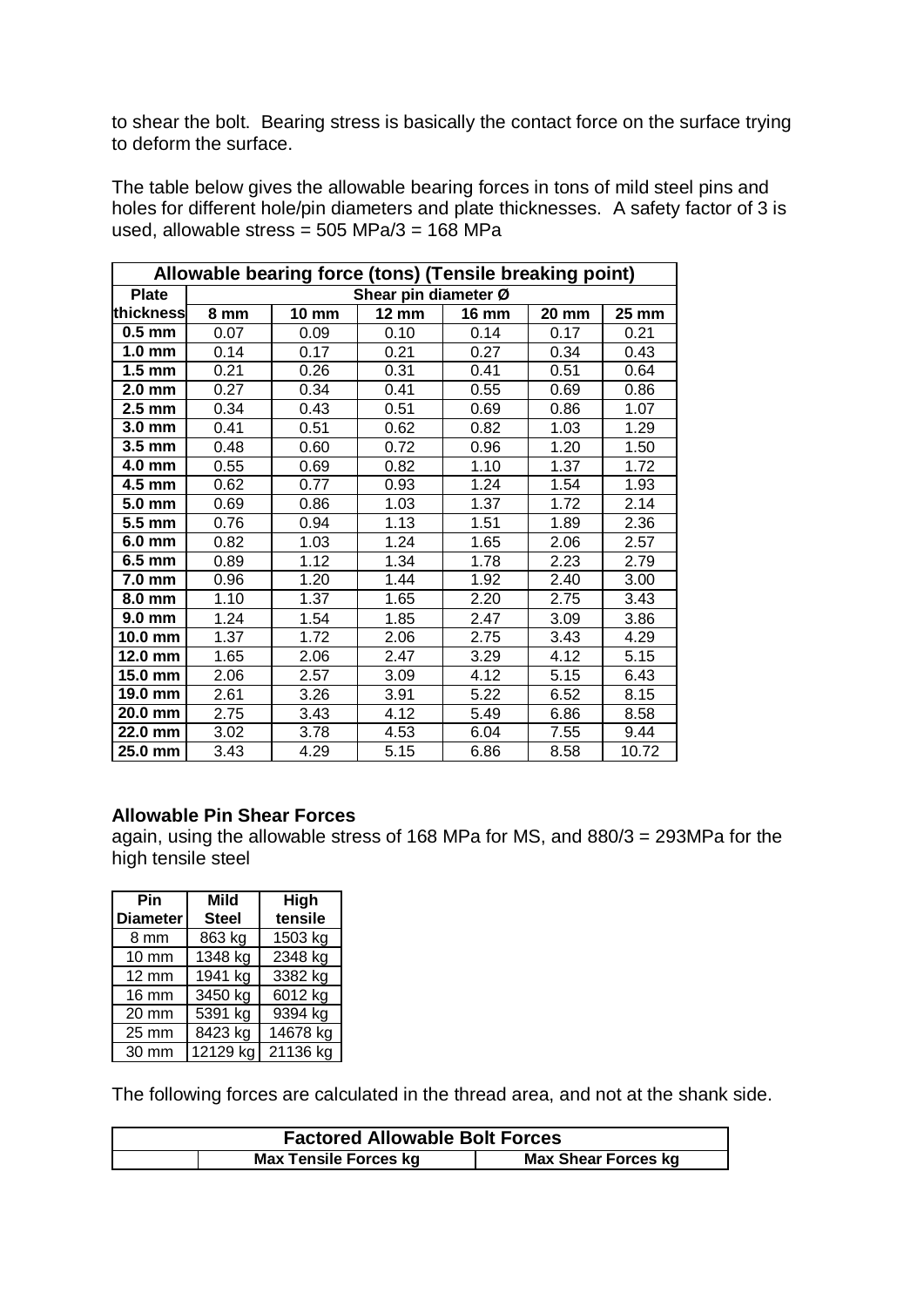| <b>Bolt</b><br>Course<br>thread | <b>MS</b> | 4.6MPa   | 8.8MPa   | МS       | 4.6MPa   | 8.8MPa   |
|---------------------------------|-----------|----------|----------|----------|----------|----------|
| $5 \text{ mm}$                  | 174 kg    | 282 kg   | 651 kg   | 200 kg   | 320 kg   | 751 kg   |
| 6 mm                            | 246 kg    | 400 kg   | 922 kg   | 288 kg   | 461 kg   | 1081 kg  |
| 8 mm                            | 448 kg    | 728 kg   | 1679 kg  | 512 kg   | 820 kg   | 1921 kg  |
| $10 \text{ mm}$                 | 709 kg    | 1153 kg  | 2661 kg  | 801 kg   | 1281 kg  | 3002 kg  |
| $12 \text{ mm}$                 | 1031 kg   | 1676 kg  | 3867 kg  | 1153 kg  | 1845 kg  | 4323 kg  |
| <b>16 mm</b>                    | 1920 kg   | 3121 kg  | 7202 kg  | 2050 kg  | 3279 kg  | 7686 kg  |
| <b>20 mm</b>                    | 2997 kg   | 4870 kg  | 11239 kg | 3202 kg  | 5124 kg  | 12009 kg |
| 24 mm                           | 4318 ka   | 7017 ka  | 16193 kg | 4612 kg  | 7378 kg  | 17293 kg |
| $30 \text{ mm}$                 | 6862 kg   | 11151 kg | 25734 kg | 7205 kg  | 11529 kg | 27021 kg |
| 36 mm                           | 9994 kg   | 16240 kg | 37477 kg | 10376 kg | 16601 kg | 38910 kg |
| 42 mm                           | 13700 kg  | 22263 kg | 51376 kg | 14123 kg | 22596 kg | 52960 kg |
| 48 mm                           | 17982 kg  | 29220 kg | 67431 kg | 18446 kg | 29514 kg | 69173 kg |

| <b>Bolt</b>     | <b>Max Tensile Forces kg</b> |          |          | <b>Max Shear Forces kg</b> |          |          |
|-----------------|------------------------------|----------|----------|----------------------------|----------|----------|
| Fine thread     | МS                           | 4.6MPa   | 8.8MPa   | MS                         | 4.6MPa   | 8.8MPa   |
| 6 mm            | 269 kg                       | 437 kg   | 1009 kg  | 288 kg                     | 461 kg   | 1081 kg  |
| 8 mm            | 480 kg                       | 779 kg   | 1798 kg  | 512 kg                     | 820 kg   | 1921 kg  |
| $10 \text{ mm}$ | 749 kg                       | 1217 kg  | 2807 kg  | 801 kg                     | 1281 kg  | 3002 kg  |
| $12 \text{ mm}$ | 1127 kg                      | 1831 kg  | 4225 kg  | 1153 kg                    | 1845 kg  | 4323 kg  |
| $16 \text{ mm}$ | 2043 kg                      | 3320 kg  | 7661 kg  | 2050 kg                    | 3279 kg  | 7686 kg  |
| $20 \text{ mm}$ | 3327 kg                      | 5407 kg  | 12477 kg | 3202 kg                    | 5124 kg  | 12009 kg |
| 24 mm           | 4697 kg                      | 7633 kg  | 17615 kg | 4612 kg                    | 7378 kg  | 17293 kg |
| 30 mm           | 7596 kg                      | 12344 kg | 28486 kg | 7205 kg                    | 11529 kg | 27021 kg |
| 36 mm           | 10581 kg                     | 17194 kg | 39679 kg | 10376 kg                   | 16601 kg | 38910 kg |

With these tables we can now assess the strength of various items.

Let's use the 110 Defender as an example.

#### **1. Lashing eyes (also incorrectly called towing bracket or towing eyes)**

These are made from 7mm thick steel, and attached to the vehicle with one **Ø**10mm bolt. Lets assume that the bolt is a high tensile (8.8) bolt.

First, consider the lashing eye material at the bolt hole: The allowable bearing force here (t=7mm, **Ø** = 10mm) is *1720 kg.*

The allowable bolt shear force (high tensile, **Ø** = 10mm) is *2348 kg.*

Now check the chassis at the back. The chassis thickness is 2mm, and there is no stiffener welded on as there is on the front. The older Range Rovers, and Discos series 1 and 2 do have such stiffeners on the back as well. Only a spacer is used inside the chassis to prevent the chassis section from pulling together when tightening these bolts, and it does not add to the strength. Therefore the critical factor will be bearing stress on this area. From the top table we get

**Allowable bearing force =** *340kg.* Multiply by 3 (if you are feeling brave) and you get hole deformation (tearing) at 1020kg, assuming the material composition is perfect.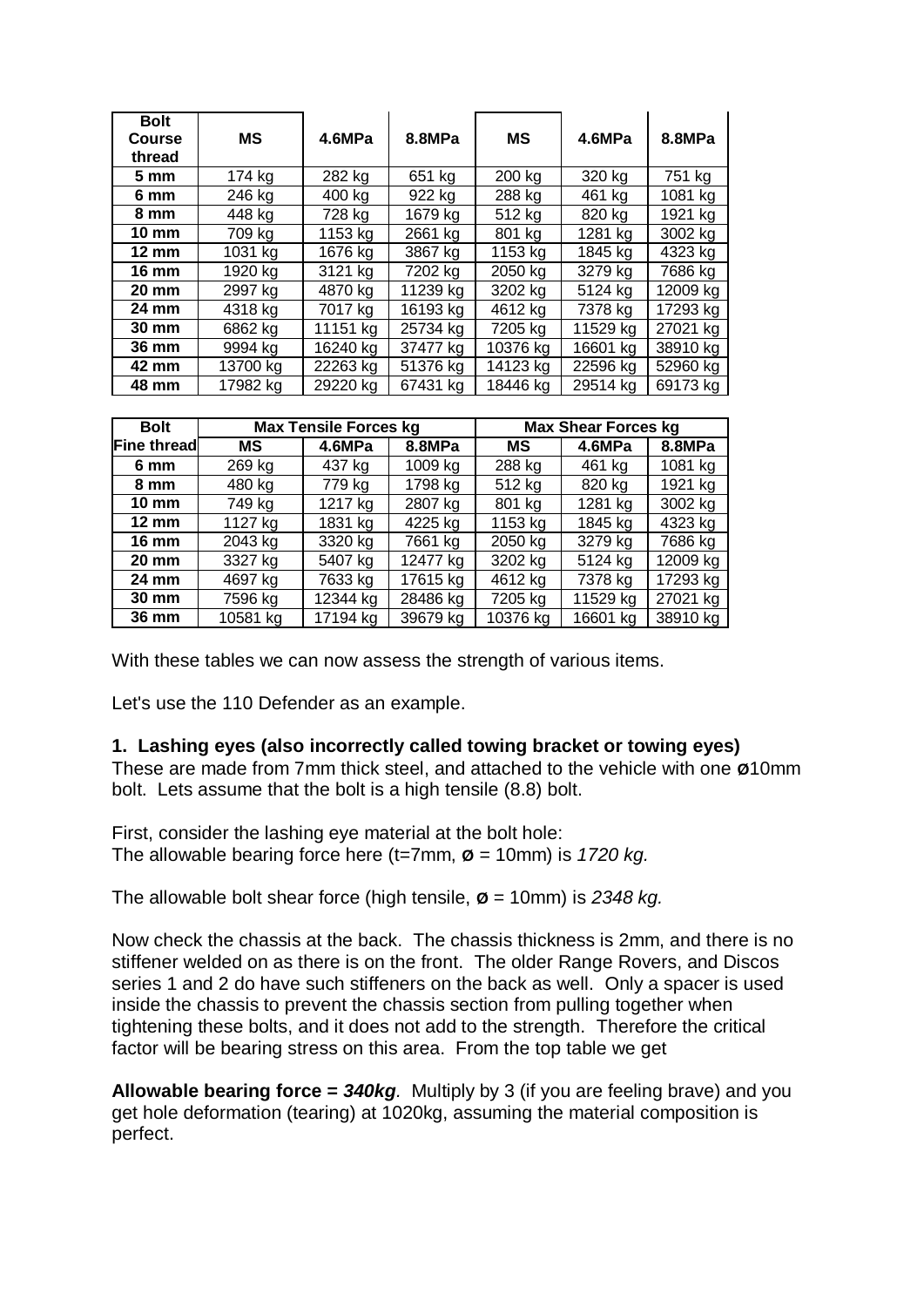This tells us that one should not attach more than 340kg force to the back eye lashings. This does not even make it suitable for towing. As bearing failure, or tearing of the chassis is not as critical as a sheared bolt, we could assume that in the worst case scenario that we can attach up to 1020kg to each eye at the back. This is definitely not advisable though.

The eye lashings at the front are connected to a reinforced section, where the material is 4.5mm thick, and reinforced. Each of these should be able to withstand about 4 tons force. Therefore, the critical factor for the front would be allowable bearing force on the eye lashing, ie *1720kg.* This is still not suitable as a recovery point, but if both sides are used simultaneously, gentle winching could be attempted. This also goes for towing.

### **2. The Front Bumper**

The bumper is attached to the chassis with 2 10mm bolts per side. the bumper thickness at this joint is 3.5mm.

The allowable bearing force per side on the bumper is thus 4 x 600kg = **2400kg per side**.

The allowable bearing force per side on the 2mm chassis is 4 x 340kg = 1360kg per side. But the section is reinforced. So let's assume that the allowable stress is the equivalent as the tensile strength, without a safety factor, for the 2mm section. ie Allowable force = 1360 x 3 = **4080kg per side**.

The allowable shear force per side (with HT bolts) is 4 x 2348kg = 9392 kg per side.

The lower section has a reinforced bolt hole through 4.5mm material. Again, removing the safety factor to compensate for the reinforcement, we get Allowable bearing force  $= 2 \times 770 \times 3 = 4620$ kg per side, and Allowable bolt shear force  $= 2 \times 2348 = 4696$  kg per side.

Therefore, the front bumper can be reinforced so that the attachment material at the bolt section is 6mm thick, top and bottom. Then an eight ton force can be applied to the bumper, 4 ton each side, IF the bumper has decent attachments welded to it.

A jate ring, or similar attachment can be attached to the horizontal bolt in the lower section. Again, the applied force should be limited to 4 tons per side.

#### **3. The back of the vehicle.**

As determined in 1 above, the defender can not use jate rings at the back section, as the existing bolt holes are un-reinforced, and can only take **340kg per hole**. Therefore, a plan needs to be made where the tow hitch is beefed up, and supported with a backing plate, one needs to have recovery points, like those found on the Discos and Rangies, welded onto the chassis. If the chassis is galvanised, forget this avenue, as the weld, even with cleaning up, will not be strong enough.